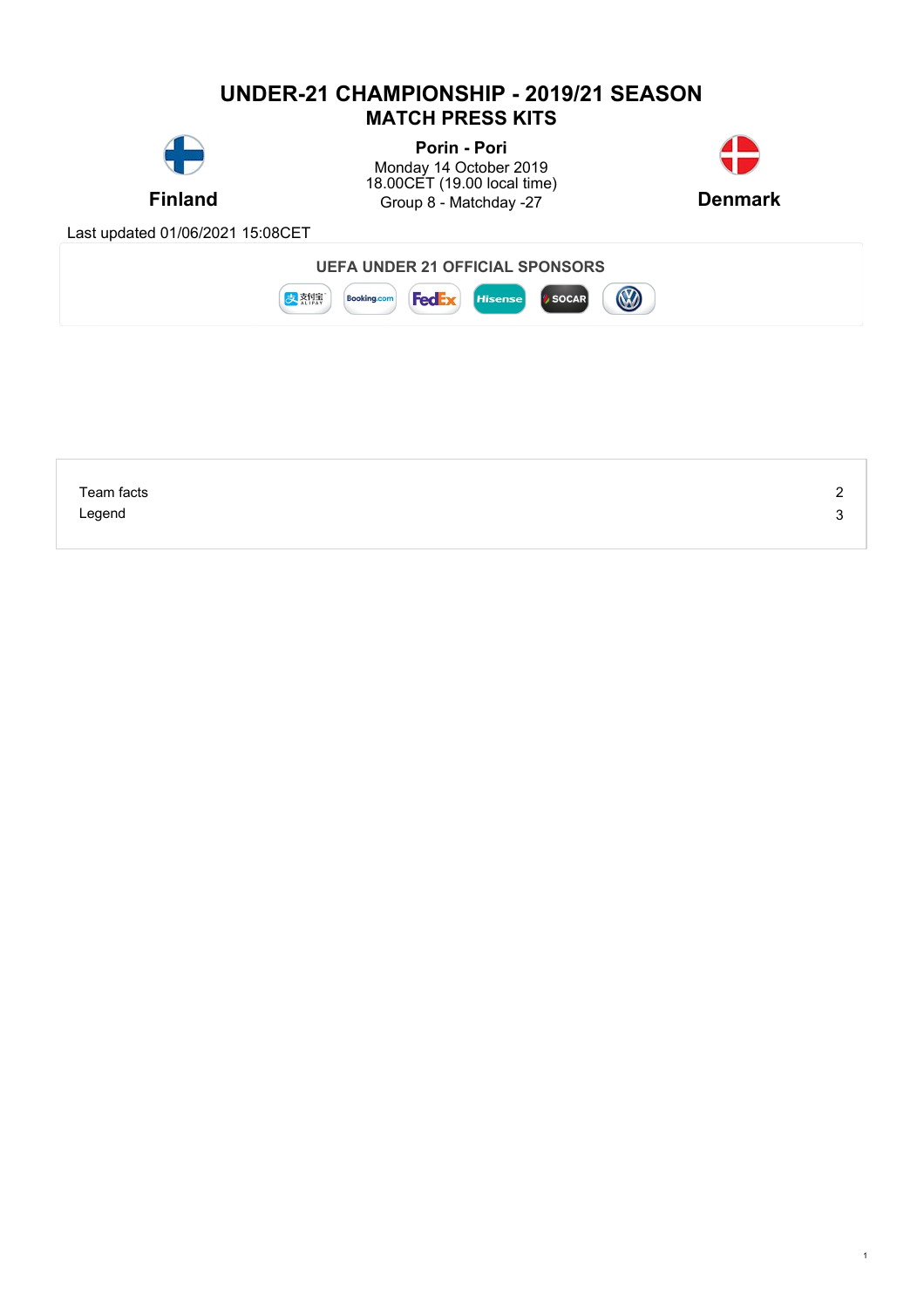2

# **Team facts**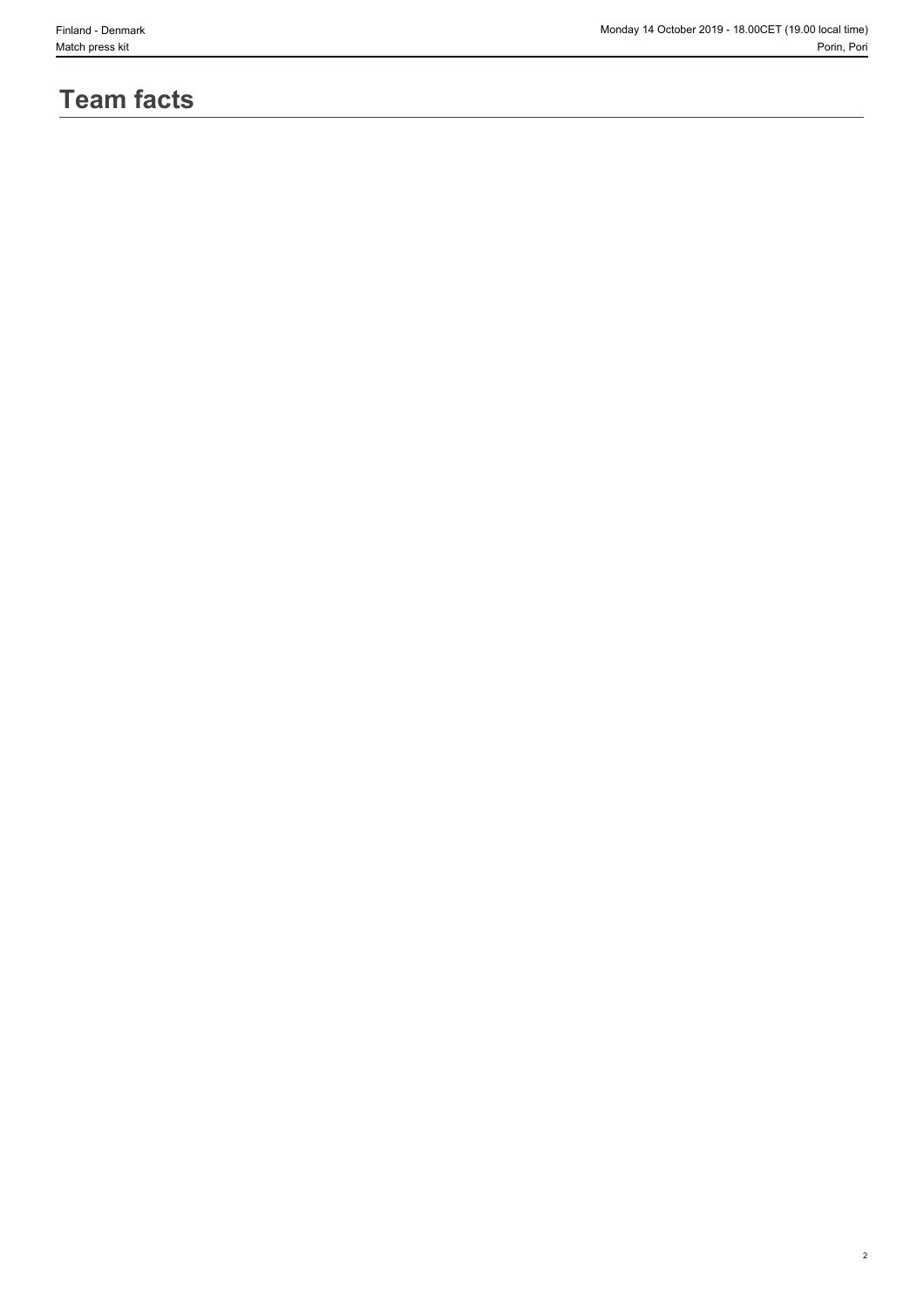# **Legend**

### **:: Squad list**

**No:** number **DoB:** date of birth **Qual:** qualifying **FT:** final tournament **Pld:** played **Gls:** goals **Overall U21:** all-time qualifying and final tournament data

#### **:: Match officials**

**Nat:** nationality **DoB:** date of birth

**Under-21:** Total matches officiated in the UEFA European U21 Championship including all qualifying round matches. Matches as the fourth official are not included in these statistics. These are the official statistics considered valid for communicating official records in the competition.

**UEFA:** Total matches officiated in all UEFA competitions including all qualifying round matches. Matches where the official has acted as the fourth official are not included in these statistics. These are the official statistics considered valid for communicating official records in the competition.

#### **:: Group statistics/Tournament schedule**

**Pos:** position **Pld:** played **W:** won **D:** drawn **L:** lost **GF:** goals for **GA:** goals against **Pts:** points

#### **:: NOTE: All-time statistics**

Goals totals include the outcome of disciplinary decisions (eg. match forfeits when a 3-0 result is determined). Goals totals do not include goals scored from the penalty mark during a penalty shoot-out.

## **Competitions**

**UCL**: UEFA Champions League **ECCC**: European Champion Clubs' Cup **UEL**: UEFA Europa League **UCUP**: UEFA Cup **UCWC**: UEFA Cup Winners' Cup **SCUP**: UEFA Super Cup **UIC**: UEFA Intertoto Cup **ICF**: Inter-Cities Fairs Cup

#### **Club competitions National team competitions**

| <b>EURO:</b> UEFA European Football Championship |  |
|--------------------------------------------------|--|
| <b>WC: FIFA World Cup</b>                        |  |
| <b>CONFCUP: FIFA Confederations Cup</b>          |  |
| <b>FRIE:</b> Friendly internationals             |  |
| <b>U21FRIE:</b> Under-21 friendly internationals |  |
| U21: UEFA European Under-21 Championship         |  |
| U17: UEFA Under-17 Championship                  |  |
| U16: UEFA European Under-16 Championship         |  |
| U19: UEFA Under-19 Championship                  |  |
| U18: UEFA European Under-18 Championship         |  |
| <b>WWC: FIFA Women's World Cup</b>               |  |
| <b>WEURO:</b> UEFA European Women's Championship |  |
| <b>Other abbreviations</b>                       |  |

# **Competition stages**

| F: Final                           | <b>GS:</b> Group stage             | (aet): After extra time                            | pens: Penalties               |
|------------------------------------|------------------------------------|----------------------------------------------------|-------------------------------|
| <b>GS1: First group stage</b>      | <b>GS2:</b> Second group stage     | <b>No.: Number</b>                                 | og: Own goal                  |
| <b>3QR:</b> Third qualifying round | <b>R1:</b> First round             | ag: Match decided on away                          | <b>P</b> : Penalty            |
| R2: Second round                   | <b>R3:</b> Third round             | qoals                                              | agg: Aggregate                |
| <b>R4:</b> Fourth round            | <b>PR:</b> Preliminary round       | <b>PId:</b> Matches played                         | AP: Appearances               |
| <b>SF: Semi-finals</b>             | <b>QF:</b> Quarter-finals          | <b>Pos.: Position</b>                              | <b>Comp.: Competition</b>     |
| $R16$ : round of 16                | <b>QR:</b> Qualifying round        | <b>Pts: Points</b>                                 | <b>D</b> : Drawn              |
| R32: Round of 32                   | <b>1QR: First qualifying round</b> | R: Sent off (straight red card) DoB: Date of birth |                               |
| <b>1st:</b> first leg              | <b>2QR:</b> Second qualifying      | <b>Res.: Result</b>                                | <b>ET:</b> Extra Time         |
|                                    | round                              | sg: Match decided by silver                        | <b>GA:</b> Goals against      |
| 2nd: second leg                    | FT: Final tournament               | qoal                                               | t: Match decided by toss of a |
| PO: Play-off                       | <b>ELITE:</b> Elite round          |                                                    | coin                          |
| <b>Rep: Replay</b>                 | 3rdPO: Third-place play-off        | <b>GF:</b> Goals for                               | W: Won                        |
| PO - FT: Play-off for Final        | <b>GS-FT:</b> Group stage – final  | gg: Match decided by golden Y: Booked              |                               |
| Tournament                         | tournament                         | qoal                                               | $L:$ Lost                     |
|                                    |                                    | Y/R: Sent off (two yellow                          | <b>Nat.: Nationality</b>      |
|                                    |                                    | cards)                                             | N/A: Not applicable           |

**f**: Match forfeited